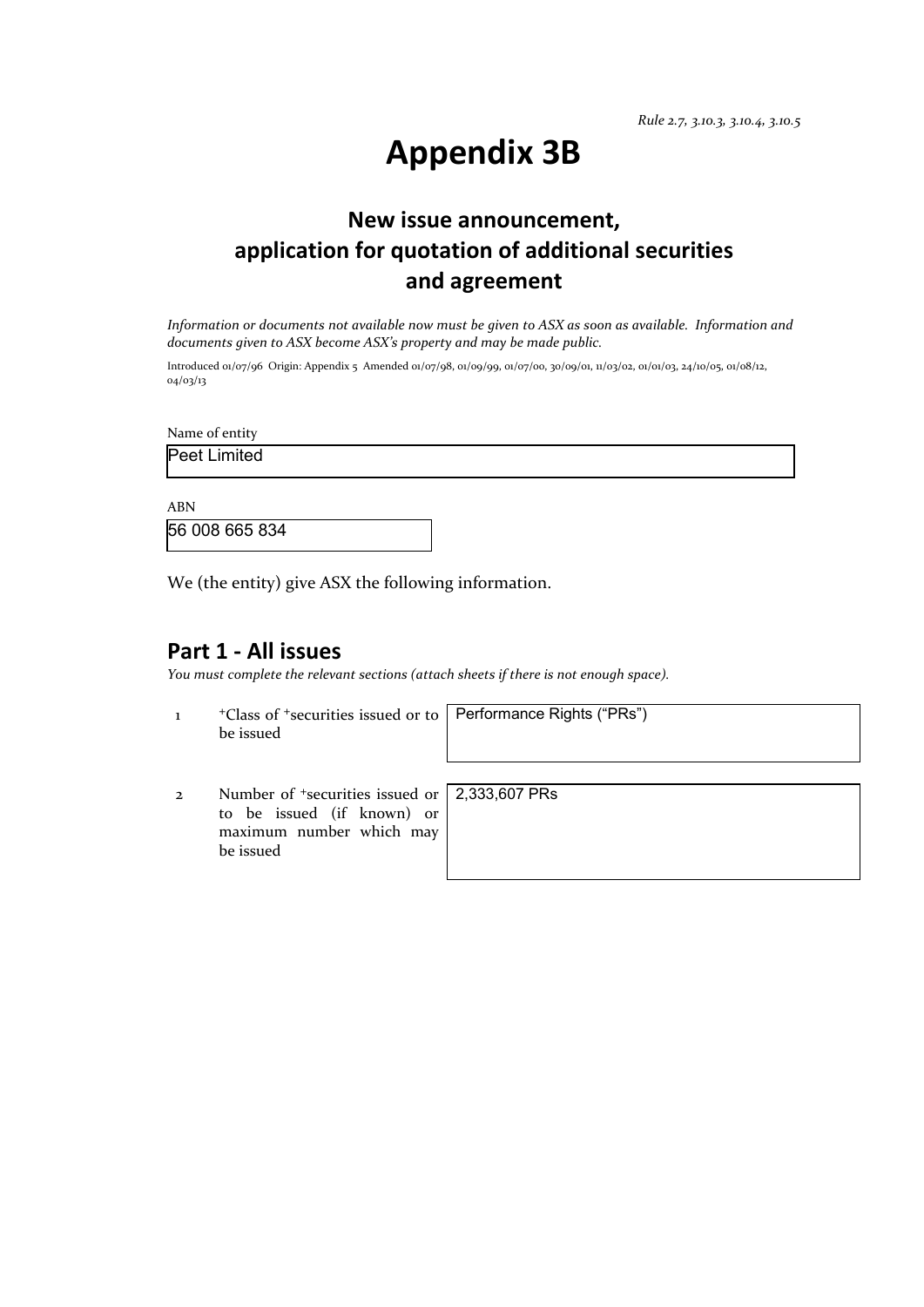3 Principal terms of the +securities (e.g. if options, exercise price and expiry date; if partly paid +securities, the amount outstanding and due dates for payment; if  $+$ convertible securities, the conversion price and dates for conversion)

PRs issue price: \$0.00 PRs exercise price: \$0.00 Grant date: 6 December 2019 Vesting date: 30 June 2022 Exercise date: up to 15 years from the Grant Date.

Each PR provides the relevant grantee with the right to one ordinary share following the vesting date, subject to specified performance measures being met, and then the exercise of the PR.

The measures used to determine performance are Funds under Management growth and Earnings per Share growth, as detailed in the Explanatory Memorandum accompanying the 2019 Notice of Annual General Meeting.

4 Do the +securities rank equally in all respects from the <sup>+</sup>issue date with an existing +class of quoted +securities? N/A

> If the additional <sup>+</sup>securities do not rank equally, please state:

- the date from which they do
- the extent to which they participate for the next dividend, (in the case of a trust, distribution) or interest payment
- the extent to which they do not rank equally, other than in relation to the next dividend, distribution or interest payment
- 5 Issue price or consideration Nil
- 6 Purpose of the issue (If issued as consideration for the acquisition of assets, clearly identify those assets)

Granting of PRs to members of Senior Management under the Peet Limited PRs Plan.

In accordance with ASX Listing Rule 10.14, shareholder approval was received for the grant of PRs to the Managing Director on 20 November 2019.

<sup>+</sup> See chapter 19 for defined terms.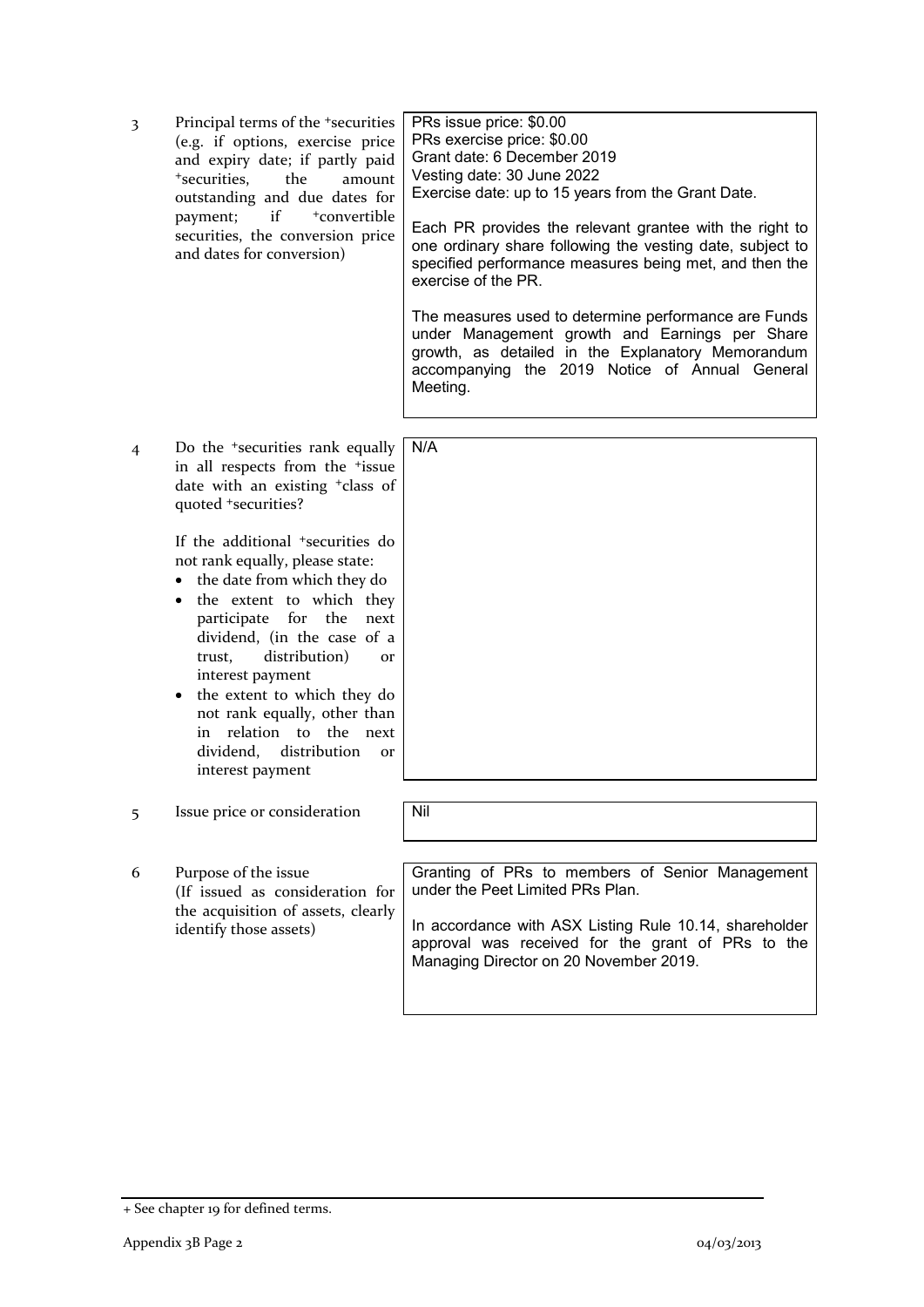6a Is the entity an +eligible entity that has obtained security holder approval under rule 7.1A?

> If Yes, complete sections 6b – 6h *in relation to the +securities the subject of this Appendix 3B*, and comply with section 6i

- 6b The date the security holder resolution under rule 7.1A was passed
- 6c Number of +securities issued without security holder approval under rule 7.1
- 6d Number of +securities issued with security holder approval under rule 7.1A
- 6e Number of +securities issued with security holder approval under rule 7.3, or another specific security holder approval (specify date of meeting)
- 6f Number of +securities issued under an exception in rule 7.2
- 6g If +securities issued under rule 7.1A, was issue price at least 75% of 15 day VWAP as calculated under rule 7.1A.3? Include the +issue date and both values. Include the source of the VWAP calculation.
- 6h If +securities were issued under rule 7.1A for non-cash consideration, state date on which valuation of consideration was released to ASX Market Announcements
- 6i Calculate the entity's remaining issue capacity under rule 7.1 and rule 7.1A – complete Annexure 1 and release to ASX Market Announcements

No

N/A

N/A

N/A

N/A

N/A

N/A

N/A

N/A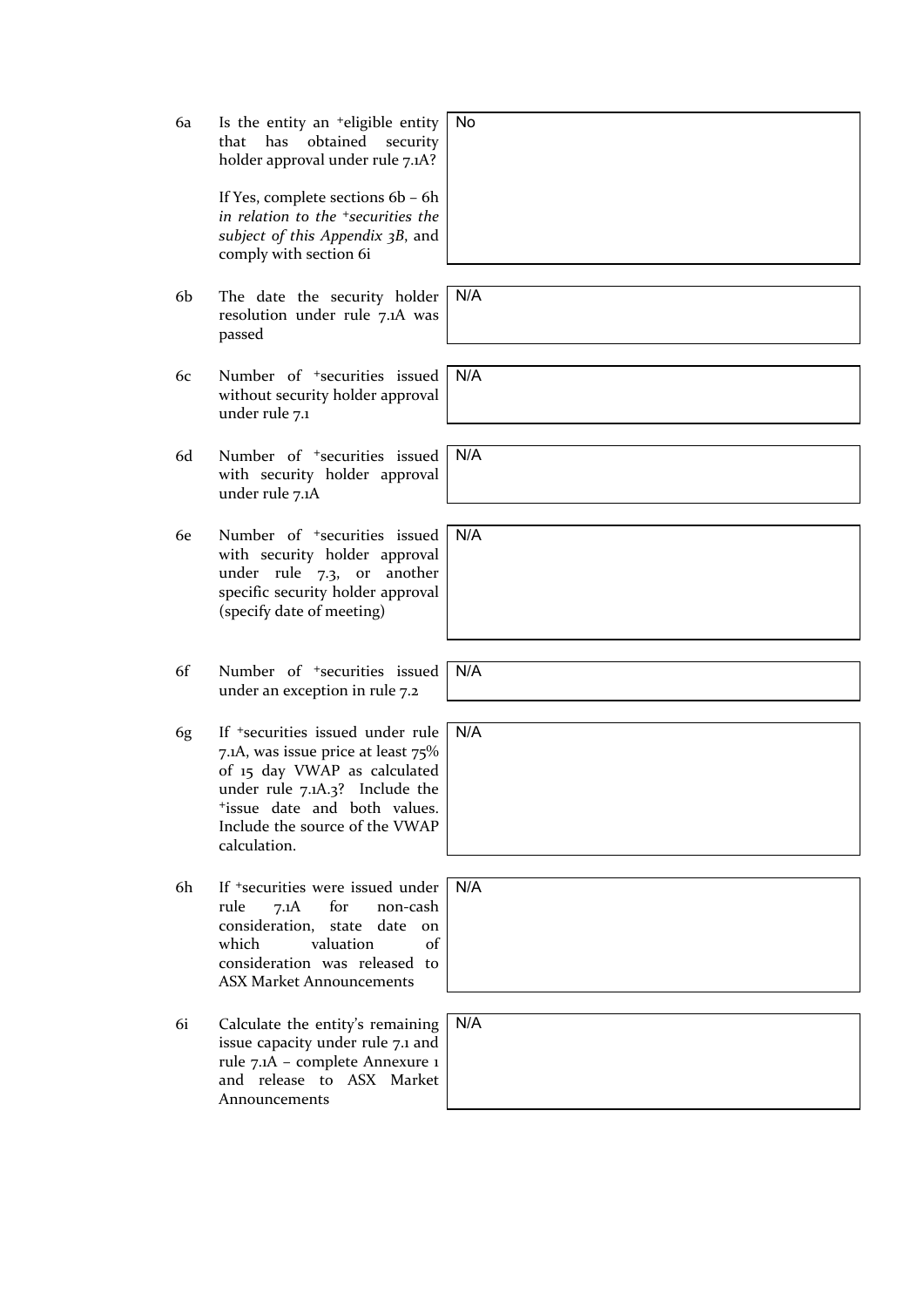| 7           | <sup>+</sup> Issue dates                                                                                                                                                                                                                | 6 December 2019 |                                                                                                                     |
|-------------|-----------------------------------------------------------------------------------------------------------------------------------------------------------------------------------------------------------------------------------------|-----------------|---------------------------------------------------------------------------------------------------------------------|
|             | Note: The issue date may be prescribed by<br>ASX (refer to the definition of issue date in<br>rule 19.12). For example, the issue date for a<br>pro rata entitlement issue must comply with<br>the applicable timetable in Appendix 7A. |                 |                                                                                                                     |
|             | Cross reference: item 33 of Appendix 3B.                                                                                                                                                                                                |                 |                                                                                                                     |
|             |                                                                                                                                                                                                                                         | Number          | <sup>+</sup> Class                                                                                                  |
| 8           | Number<br>and <sup>+</sup> class of all<br><sup>+</sup> securities<br>quoted on ASX                                                                                                                                                     | 483,300,489     | Fully paid ordinary shares                                                                                          |
|             | (including the <sup>+</sup> securities in<br>section 2 if applicable)                                                                                                                                                                   | 1,000,000       | Simple corporate bonds - Peet<br>Bonds - Series 1, Tranche 1 which<br>trade on ASX under "PPCHA"                    |
|             |                                                                                                                                                                                                                                         | 500,000         | Simple corporate bonds - Peet<br>Bonds - Series 2, Tranche 1 which<br>are expected to trade on ASX under<br>"PPCHB" |
|             |                                                                                                                                                                                                                                         |                 |                                                                                                                     |
|             |                                                                                                                                                                                                                                         | Number          | <sup>+</sup> Class                                                                                                  |
| $\mathbf Q$ | and <sup>+</sup> class of<br><b>Number</b><br>all<br>*securities not quoted on ASX                                                                                                                                                      | 1,200,000       | Options                                                                                                             |
|             | (including the <sup>+</sup> securities in<br>section 2 if applicable)                                                                                                                                                                   | 8,680,399       | <b>PRs</b>                                                                                                          |
|             |                                                                                                                                                                                                                                         |                 |                                                                                                                     |

75,000

10 Dividend policy (in the case of a trust, distribution policy) on the increased capital (interests)

| N/A |  |  |  |
|-----|--|--|--|
|     |  |  |  |
|     |  |  |  |

Notes

## **Part 2 - Pro rata issue**

| 11                | security holder approval<br>Is.<br>required?                                | N/A |
|-------------------|-----------------------------------------------------------------------------|-----|
| $12 \overline{ }$ | Is the issue renounceable or non-<br>renounceable?                          | N/A |
| 13                | Ratio in which the <sup>+</sup> securities<br>will be offered               | N/A |
| 14                | <sup>+</sup> Class of <sup>+</sup> securities to which the<br>offer relates | N/A |
| 15                | determine<br>+Record date<br>to<br>entitlements                             | N/A |

<sup>+</sup> See chapter 19 for defined terms.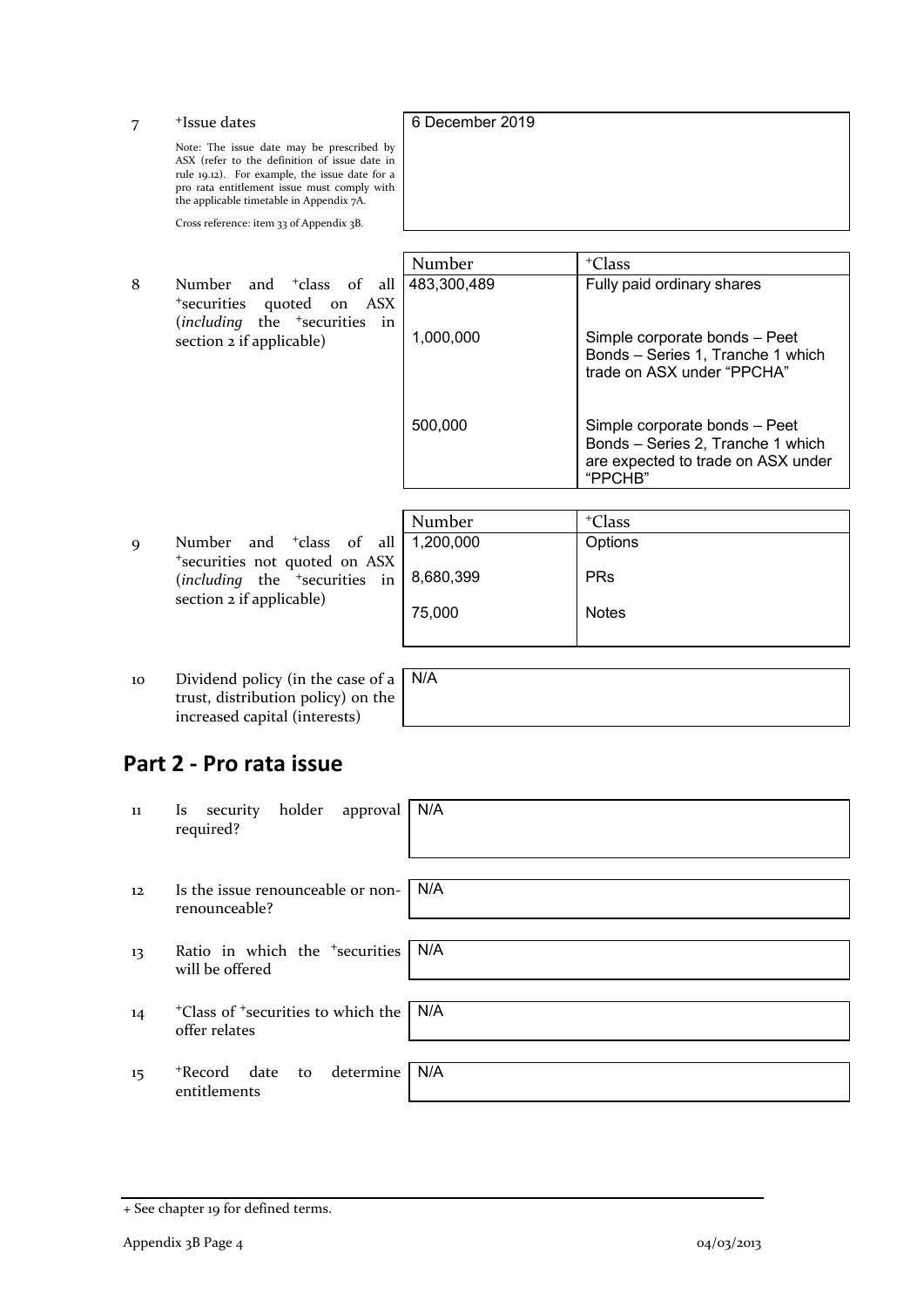| 16 | holdings<br>different<br>Will<br>on<br>registers (or subregisters) be<br>for<br>aggregated<br>calculating<br>entitlements?                                                                                                         | N/A |
|----|------------------------------------------------------------------------------------------------------------------------------------------------------------------------------------------------------------------------------------|-----|
| 17 | Policy for deciding entitlements<br>in relation to fractions                                                                                                                                                                       | N/A |
| 18 | Names of countries in which the<br>entity has security holders who<br>will not be sent new offer<br>documents<br>Note: Security holders must be told how their<br>entitlements are to be dealt with.<br>Cross reference: rule 7.7. | N/A |
| 19 | Closing date for receipt<br>of<br>acceptances or renunciations                                                                                                                                                                     | N/A |
| 20 | Names of any underwriters                                                                                                                                                                                                          | N/A |
|    |                                                                                                                                                                                                                                    |     |
| 21 | Amount of any underwriting fee<br>or commission                                                                                                                                                                                    | N/A |
| 22 | Names of any brokers to the<br>issue                                                                                                                                                                                               | N/A |
| 23 | Fee or commission payable to the<br>broker to the issue                                                                                                                                                                            | N/A |
| 24 | Amount of any handling fee<br>payable to brokers who lodge<br>acceptances or renunciations on<br>behalf of security holders                                                                                                        | N/A |
| 25 | If the issue is contingent on<br>security holders' approval, the<br>date of the meeting                                                                                                                                            | N/A |
| 26 | Date entitlement and acceptance<br>form and offer documents will be<br>sent to persons entitled                                                                                                                                    | N/A |
| 27 | If the entity has issued options,<br>and the terms entitle option<br>holders<br>participate<br>to<br>on<br>exercise, the date on which<br>notices will be sent to option<br>holders                                                | N/A |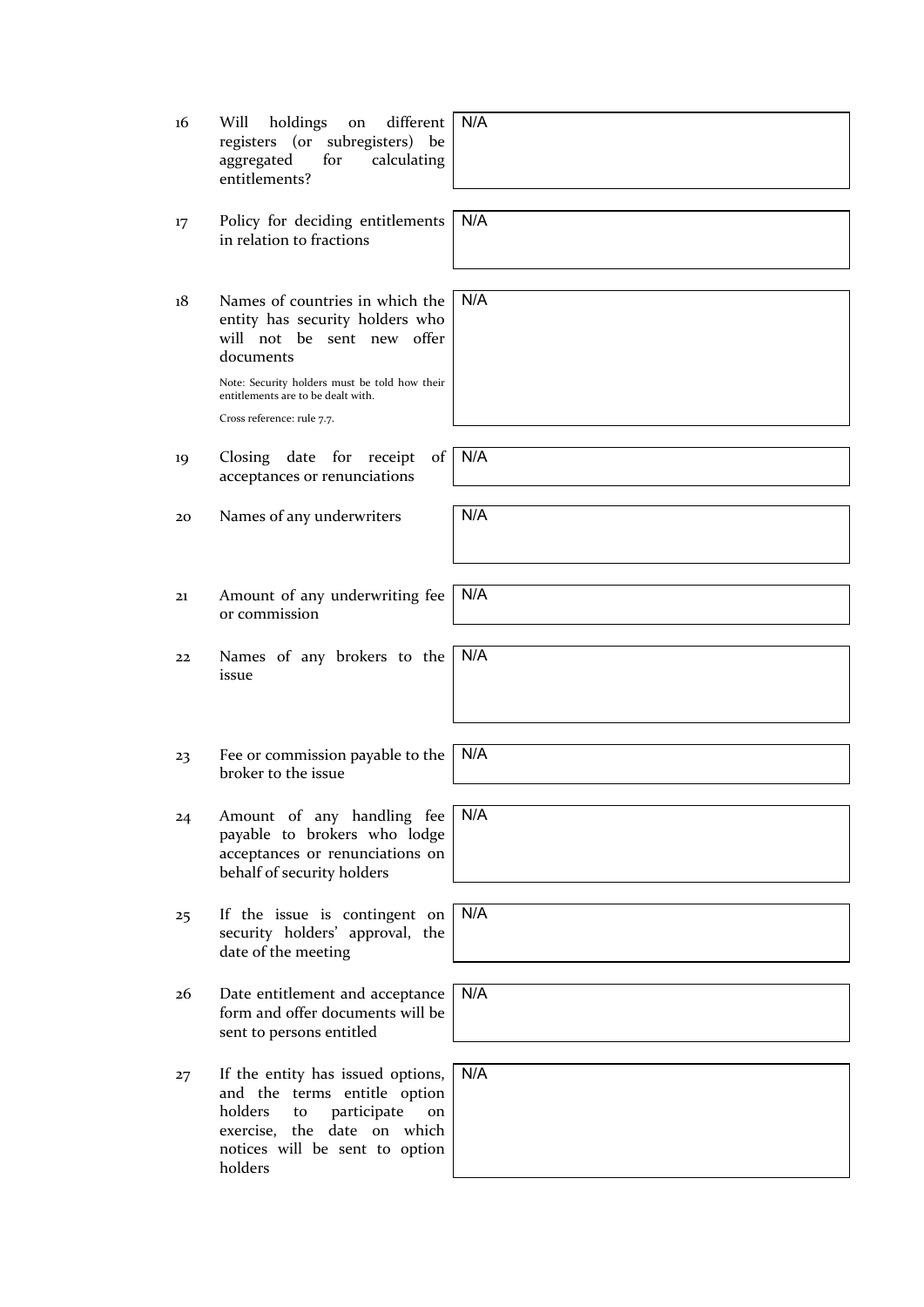| 28             | Date rights trading will begin (if<br>applicable)                                                          | N/A |
|----------------|------------------------------------------------------------------------------------------------------------|-----|
| 29             | Date rights trading will end (if<br>applicable)                                                            | N/A |
| 30             | How do security holders sell their<br>entitlements in full through a broker?                               | N/A |
| 3 <sup>1</sup> | How do security holders sell part of<br>their entitlements through a broker and<br>accept for the balance? | N/A |
| 32             | How do security holders dispose of N/A<br>their entitlements (except by sale<br>through a broker)?         |     |
| 33             | <sup>+</sup> Issue date                                                                                    | N/A |

### **Part 3 - Quotation of securities**

*You need only complete this section if you are applying for quotation of securities*

- 34 Type of <sup>+</sup>securities (*tick one*)
- (a)  $\sqrt{\phantom{a}}$  +Securities described in Part 1
- (b) **All other +securities**

Example: restricted securities at the end of the escrowed period, partly paid securities that become fully paid, employee incentive share securities when restriction ends, securities issued on expiry or conversion of convertible securities

### **Entities that have ticked box 34(a)**

### **Additional securities forming a new class of securities**

| Tick to indicate you are providing the information or |  |  |
|-------------------------------------------------------|--|--|
| documents                                             |  |  |

35 If the +securities are +equity securities, the names of the 20 largest holders of the additional <sup>+</sup>securities, and the number and percentage of additional <sup>+</sup>securities held by those holders

<sup>+</sup> See chapter 19 for defined terms.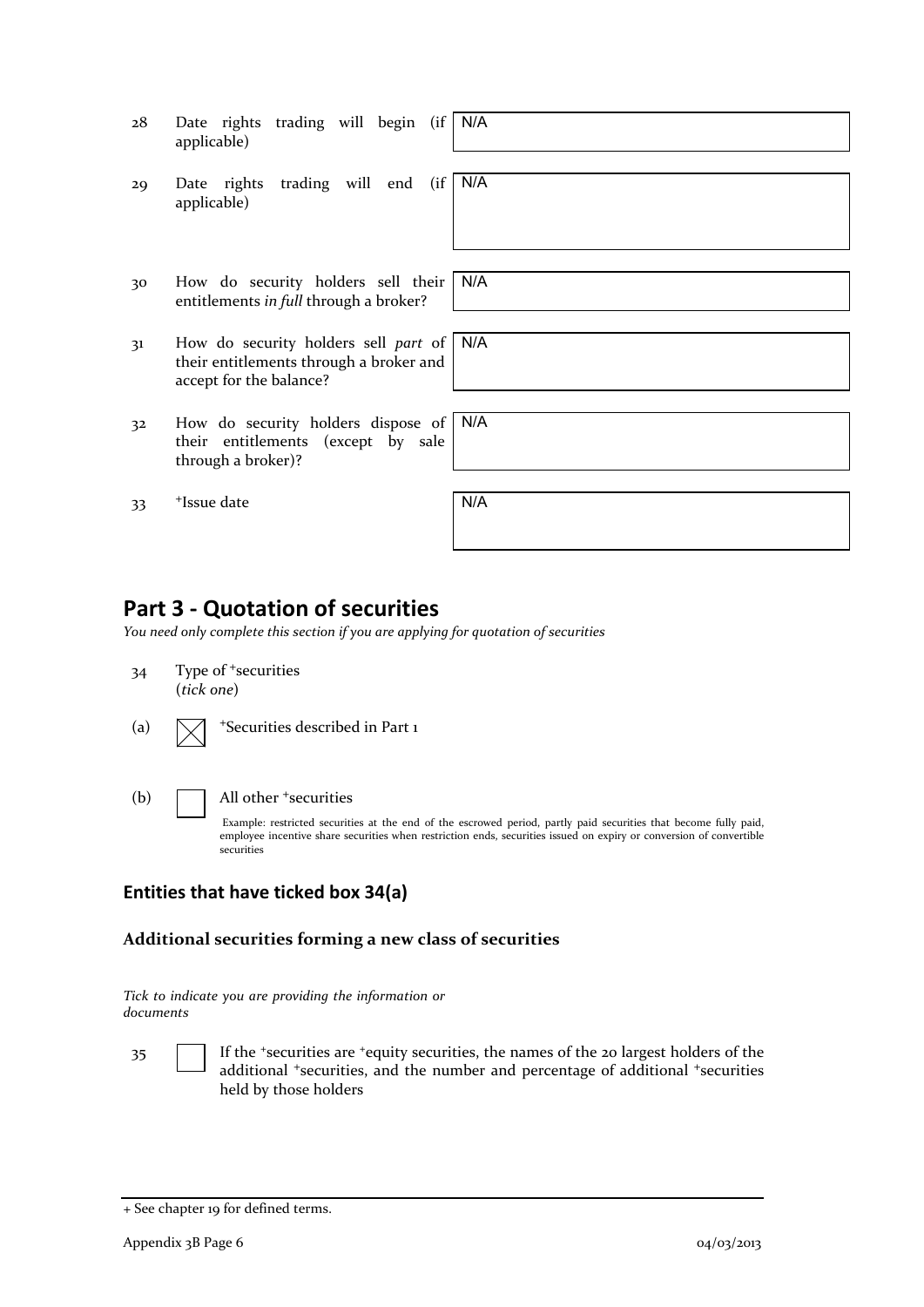| 36 | If the *securities are *equity securities, a distribution schedule of the additional |
|----|--------------------------------------------------------------------------------------|
|    | *securities setting out the number of holders in the categories                      |
|    | $1 - 1,000$                                                                          |
|    | $1,001 - 5,000$                                                                      |
|    | $5,001 - 10,000$                                                                     |
|    | 10,001 - 100,000                                                                     |
|    | 100,001 and over                                                                     |
|    |                                                                                      |

**Entities that have ticked box 34(b)**

37 A copy of any trust deed for the additional +securities

### 38 Number of <sup>+</sup>securities for which <sup>+</sup>quotation is sought N/A 39 <sup>+</sup>Class of <sup>+</sup>securities for which quotation is sought N/A 40 Do the <sup>+</sup>securities rank equally in all respects from the <sup>+</sup>issue date with an existing <sup>+</sup>class of quoted <sup>+</sup>securities? If the additional <sup>+</sup>securities do not rank equally, please state: • the date from which they do • the extent to which they participate for the next dividend, (in the case of a trust, distribution) or interest payment • the extent to which they do not rank equally, other than in relation to the next dividend, distribution or interest payment N/A 41 Reason for request for quotation now Example: In the case of restricted securities, end of restriction period (if issued upon conversion of another <sup>+</sup>security, clearly identify that other <sup>+</sup>security) N/A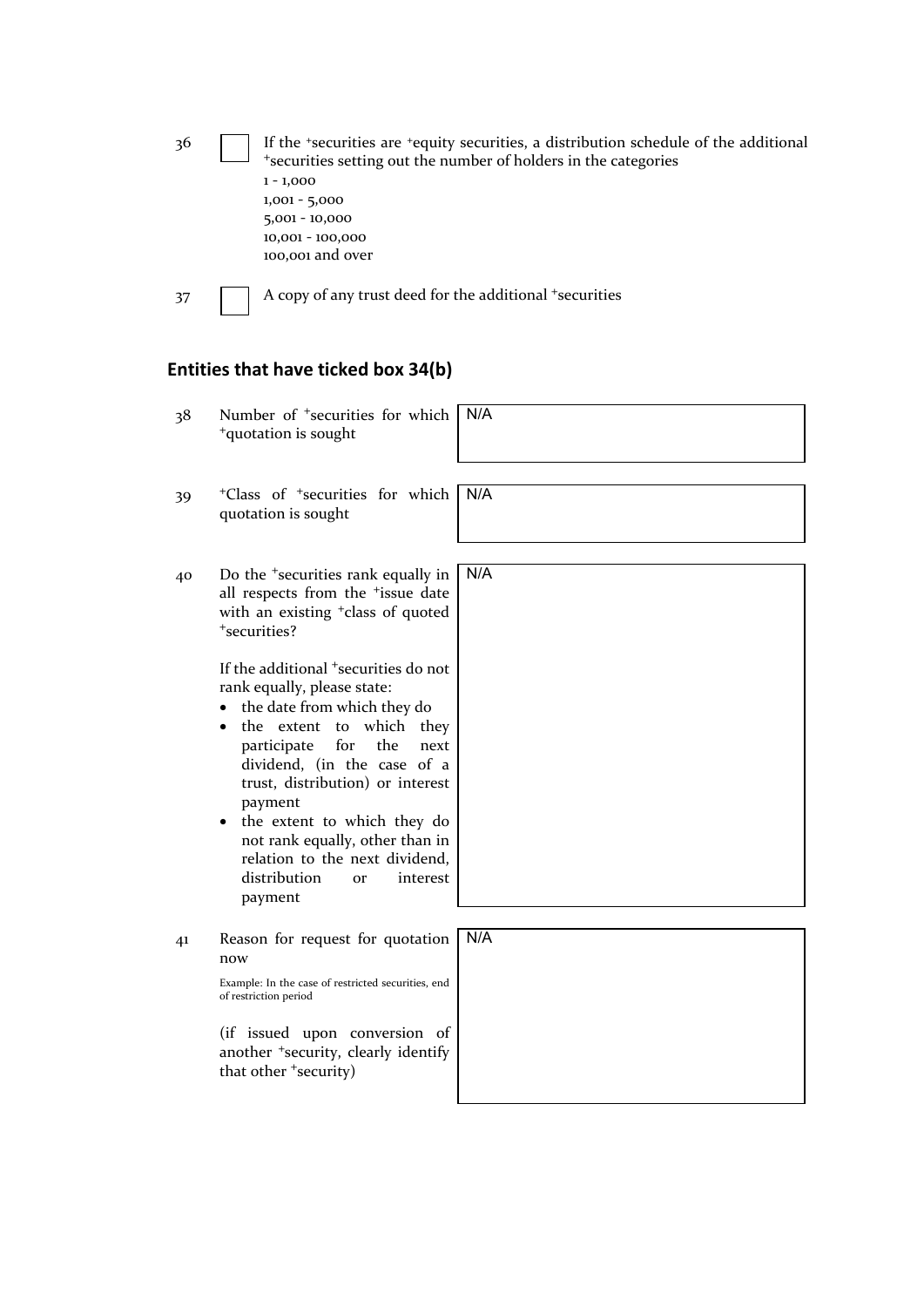42 Number and <sup>+</sup>class of all <sup>+</sup>securities quoted on ASX (*including* the <sup>+</sup>securities in clause 38)

|    | Number | <sup>+</sup> Class |
|----|--------|--------------------|
|    | N/A    | N/A                |
| ŕ. |        |                    |
| ŗ  |        |                    |
|    |        |                    |
|    |        |                    |
|    |        |                    |
|    |        |                    |

<sup>+</sup> See chapter 19 for defined terms.